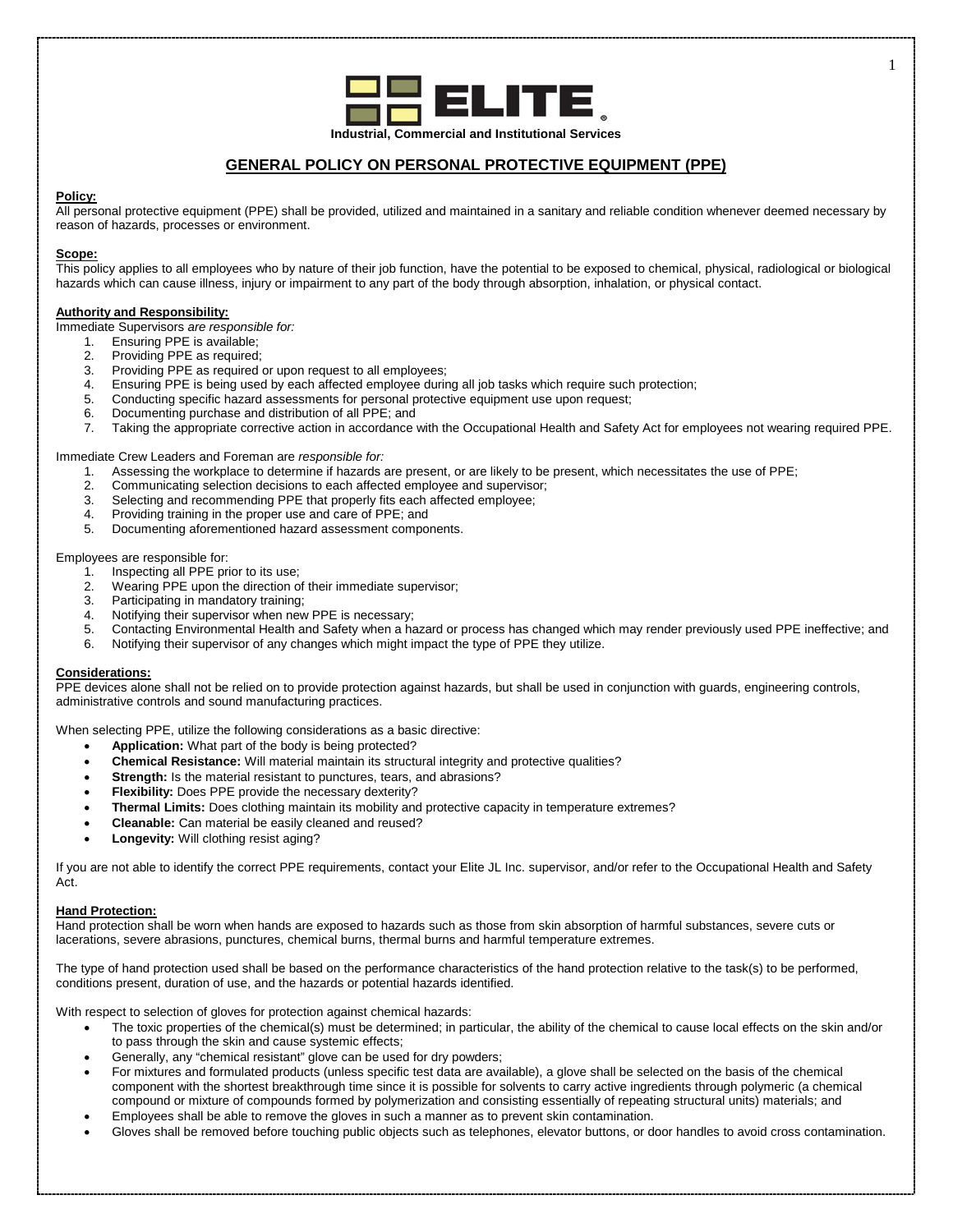#### **Head Protection:**

Head protection shall be worn in areas where there is a potential for injury to the head from impact, flying or falling objects (e.g., working below other workers who are using tools and materials which could fall through grates), or electrical shock and burns.

Helmets for protection against impact and penetration of falling objects shall comply with all Ministry of Ontario regulations and requirements.

### **Eye/Face Protection:**

Suitable eye protection or face protection shall be worn when there is the potential for exposure to the eyes or face from flying particles, molten metal, chemicals, gases or vapors or potentially injurious light radiation. Side protection is required when there is a hazard potential from flying objects.

Detachable side protectors (e.g., clip-on or slide-on shields) meeting the pertinent requirements are acceptable.

Eye protection shall be durable, comfortable and easy to clean. Persons whose vision requires the use of corrective lenses and who by nature of their job duties require eye protection shall wear goggles or a full face shield that can be worn over the prescription lenses.

There are four general classes of eye and face protection: safety glasses, face shields, goggles and welding helmets. The type of protection required shall be determined by the type and degree of the hazard and shall comply with all Ministry of Ontario regulations and requirements.

## **Foot Protection:**

Foot protection shall be worn when there is the potential for injury to the feet from falling or rolling objects, objects piercing the sole of the foot, electrical hazards, hot surfaces and slippery surfaces. Safety toe shoes/boots are mandatory, at all times, for all Elite JL Inc. employees.

Foot protection shall comply with all Ministry of Ontario regulations and requirements.

#### **Respirators:**

Use of respirators shall be done in accordance with the manufacturer's suggested use, and shall comply with all Ministry of Ontario regulations and requirements.

#### **Hearing Protection:**

Use of hearing protection shall be done in accordance with the manufacturer's suggested use, and shall comply with all Ministry of Ontario regulations and requirements.

### **Body Protection:**

Full body protection shall be worn when there is a potential for contamination or exposure to other parts of the body (e.g., legs, arms, back, chest) from heat, splashes from hot metals and liquids, impacts, cuts, chemicals, and radiation.

Body protection includes the following:

- Lab coats;
- Boot covers;
- Aprons;
- Bouffant caps;
- Tyvek suits; and
- Coveralls.

# **Electrical Protective Devices:**

Elite JL Inc. does not engage in electrical work, and as a result, no Elite JL Inc. employee shall attempt to work on any electrical apparatus, whether energized, or de-energized.

#### **Maintenance Schedules:**

PPE shall be inspected, cleaned and maintained by employees at regular intervals so it can be discarded, changed and/or decontaminated as deemed necessary. At a minimum, all PPE shall be discarded when it has become contaminated, worn, torn or has other integrity problems.

It is important to ensure that contaminated PPE which cannot be decontaminated is disposed of in a manner that protects employees from exposure to hazards while ensuring compliance with appropriate regulations.

*Note:* Inspect PPE before each use for tears, punctures, holes, cuts, cracks, embedded foreign objects and texture changes (e.g., swelling, softening, hardening, becoming sticky or inelastic).

# **Training:**

*Initial Training*

Initial training, where required, shall be provided by Elite JL Inc., This training shall utilize the "Personal Protective Equipment" training booklet generated by the manufacturer, which shall be updated to ensure consistency with changes in protective equipment and work processes.

Each employee shall be trained in at least the following:

- When PPE is necessary;
- What PPE is necessary;
- How to properly don, doff, adjust, and wear PPE;
- The limitations of the PPE; and
- The proper care, maintenance, useful life and disposal of the PPE.

Each affected employee shall demonstrate an understanding of the aforementioned training and the ability to use PPE properly before being allowed to perform work requiring the use of PPE.